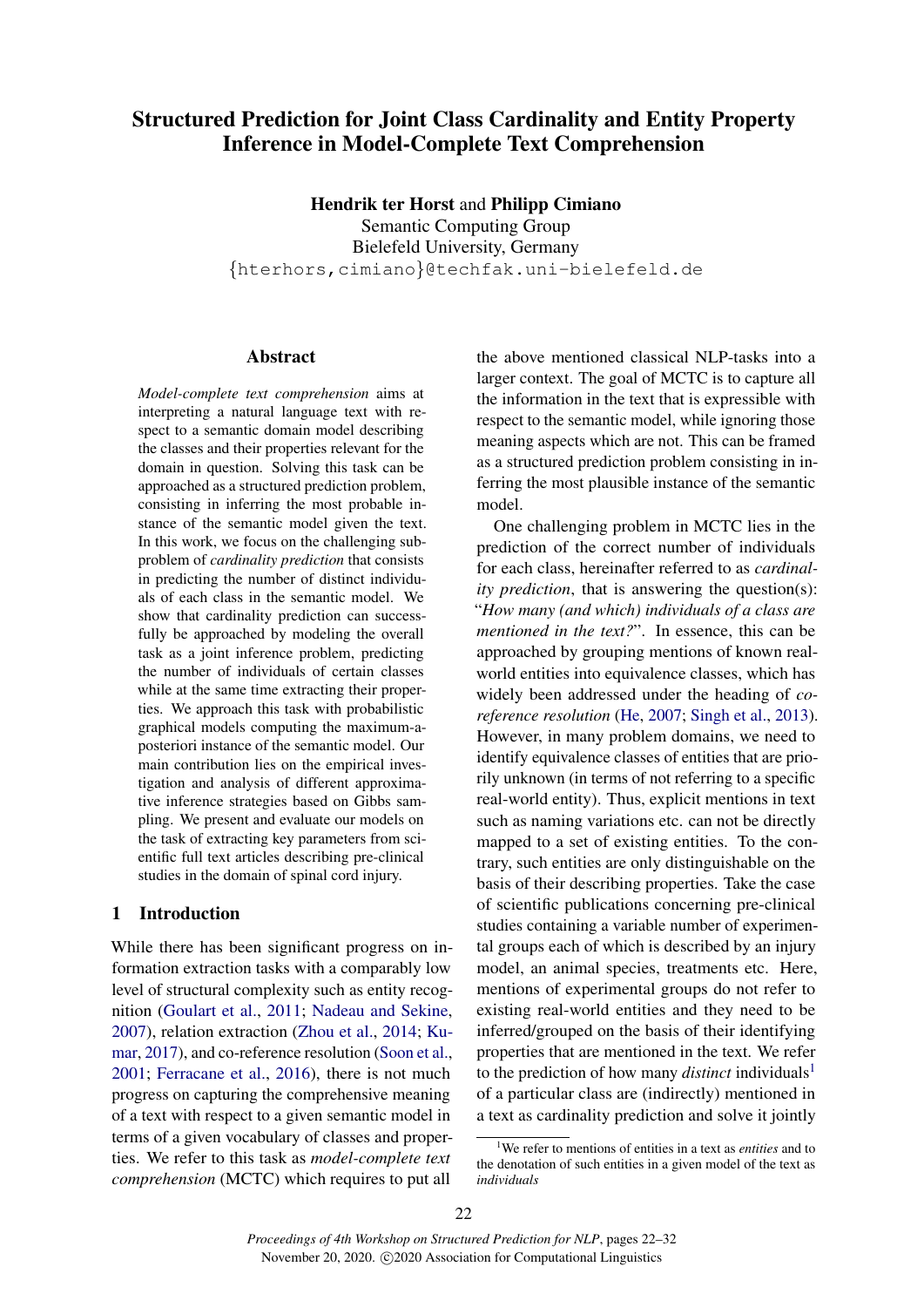with the prediction of the properties of each individual. We model this joint task as the task of predicting a (logical) model of the text, which involves making choices as to which individuals exist for each class.

Towards capturing the dependence of class cardinalities and properties, we propose a joint inference approach that infers equivalence classes of entities in a text while at the same time predicting the properties of each equivalence class. We model this task as a statistical inference problem, relying on a factorized posterior conditional distribution  $p(\vec{y} | \vec{x})$  as implemented in CRFs to approximate the true distribution over possible instantiations  $\vec{y} \in Y$  of the semantic model given a text  $\vec{x}$ . Applying maximum-a-posteriori inference, we infer the most likely instance of the model that captures the whole meaning of the text as expressible by the semantic model. This includes the determination of the number of distinct equivalence classes (thus solving cardinality prediction) as well as predicting the properties for each equivalence class. Our approach is evaluated on text comprehension of research articles describing pre-clinical studies in the domain of spinal cord injury. Capturing correct key-parameters of the study protocol can be modeled as an MCTC problem as it requires a comprehensive understanding of the text rather than extracting single binary relations only. In this domain, we focus in particular on the extraction of experimental groups and their properties as de-scribed in Section [4.1.](#page-5-0) The data set<sup>[2](#page-1-0)</sup> and the source code <sup>[3](#page-1-1)</sup> are public available.

In this work, we answer the following research questions:

- 1) What is the advantage of jointly predicting the cardinality of classes and their properties over an isolated approach and how much does the prediction of the cardinality profit from the joint modelling?
- 2) What approximative inference strategies work best on this complex inference problem? We examine i) a vanilla Gibbs-based inference strategy ii) an inference strategy that is seeded with cardinality values based on a preceding clustering step., and iii) a parallel multi-chain

inference strategy in which one chain is constructed for each potential cardinality value.

## 2 Related Work

There are a number of traditional natural language processing tasks related to *model-complete text comprehension*. In this section, we briefly discuss each task and provide some pointers to systems addressing the corresponding task, focusing on the bio-medical domain.

*Entity Recognition and Linking* (NER+L) describes the task of finding entity mentions in a text and linking them to unique concepts in some knowledge base. The task originated in the context of information extraction, consisting of identifying persons, company names etc. [\(Nadeau and Sekine,](#page-9-0) [2007\)](#page-9-0) but has also received prominent attention in the biomedical field focusing on entities such as genes, diseases, treatments, etc. [\(Goulart et al.,](#page-8-0) [2011\)](#page-8-0). NER+L is an important preliminary step in many downstream applications as it identifies core informational units that are needed for more complex analysis levels including relation extraction, slot filling, and MCTC.

*Relation Extraction* (RE) describes the task of detecting relations between entities mentioned in a text [\(Giuliano et al.,](#page-8-2) [2007\)](#page-8-2). While many models rely on a pipeline architecture predicting entities first and then predicting relations, more recent works model both tasks jointly [\(Luo et al.,](#page-9-5) [2015\)](#page-9-5). Although there has been notable progress on RE in the last years, the task has been typically restricted to extracting binary relations within single sentence boundaries only [\(Zhou et al.,](#page-10-0) [2014\)](#page-10-0). With our work, we strive to go beyond such simplifications towards document-level text interpretation with respect to a more complex model.

*Co-reference resolution* (CRR) describes originally the task of finding nouns and pronouns that refer to the same underlying entity [\(Soon et al.,](#page-9-2) [2001\)](#page-9-2). When applying CRR to the medical field, the task shifts towards the resolution of mentions of diseases, tests, compounds, groups, treatments, etc. [\(He,](#page-9-3) [2007\)](#page-9-3). Cardinality prediction in isolation can be modeled as a CRR problem, where the number of distinct non co-referring entities need to be found. With regard to the goal of comprehensive text understanding, classical co-reference resolution is clearly not enough, as also the properties of each entity need to be extracted. While Singh et al. [\(Singh et al.,](#page-9-4) [2013\)](#page-9-4) have attempted

<span id="page-1-0"></span><sup>2</sup>[http://psink.techfak.uni-bielefeld.](http://psink.techfak.uni-bielefeld.de/spnlp-2020/mctc-spnlp2020.zip) [de/spnlp-2020/mctc-spnlp2020.zip](http://psink.techfak.uni-bielefeld.de/spnlp-2020/mctc-spnlp2020.zip)

<span id="page-1-1"></span><sup>3</sup>[https://github.com/ag-sc/](https://github.com/ag-sc/SCIOExtraction)

[SCIOExtraction](https://github.com/ag-sc/SCIOExtraction)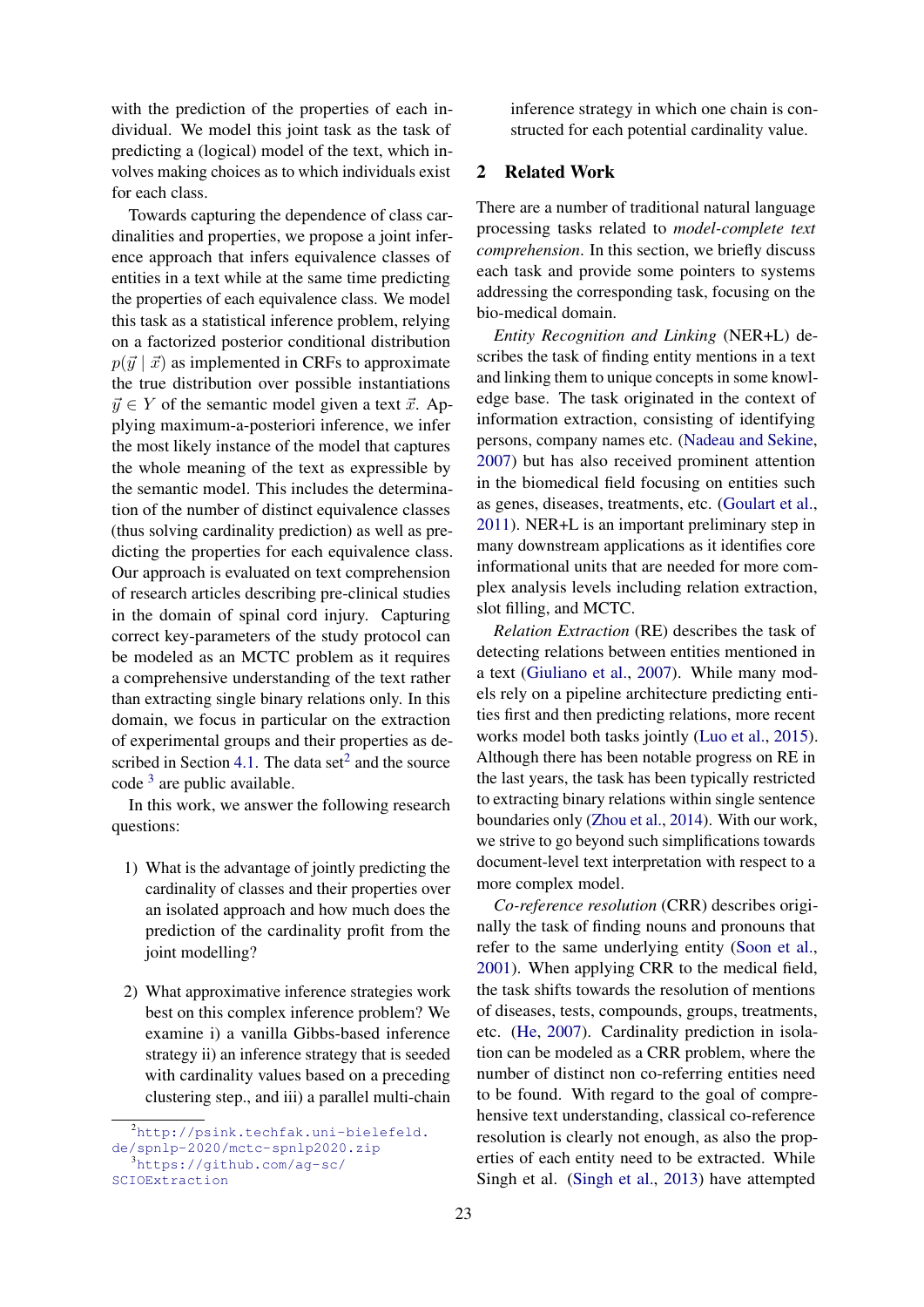to model the tasks of entity recognition, relation extraction and co-reference resolution jointly, in their approach the interaction between relation extraction and co-reference resolution is not modelled directly, only via entity tags. In our approach we model the joint interaction between inducing equivalence classes (resolving co-references) while extracting the properties of entities/individuals as a basis to inform the decision about whether two individuals are the same (thus co-refer) given their properties. Durret et al. [\(Durrett et al.,](#page-8-3) [2013\)](#page-8-3) propose a global inference entity-level modeling for classical co-reference resolution based on a rich factor graph. In the unrolled factor graph, each factor refers to one entity property defined on a semantic or syntactic linguistic basis. In contrast to this work where properties of an individual/entity are pre-defined by the semantic model. Thus, our focus lies in their joint exploration while learning their interplay during inference in order to decide whether the properties belong to the same individual or not. Haghighi et al. [\(Haghighi and Klein,](#page-9-6) [2010\)](#page-9-6) propose an unsupervised generative model incorporating several linguistic properties of the entity and its mention. In contrast, our work does not rely on entities that are explicitly mentioned in text. Instead, our model follows the schema of a semantic model to reason about the existence of individuals that can be inferred from the text and groups these individuals into groups by way of inferring the properties of these individuals.

The task of *slot-filling* (SF) was first introduced in the Message Understanding Conference [\(Grish](#page-9-7)[man and Sundheim,](#page-9-7) [1996\)](#page-9-7). It is concerned with predicting an entity-centric structure having a set of relations to other entities as it can be found e.g. in ontology-based information extraction [\(Sanchez-](#page-9-8)[Cisneros and Aparicio Gali,](#page-9-8) [2013;](#page-9-8) [Buitelaar et al.,](#page-8-4) [2006\)](#page-8-4) or extracting info-boxes from Wikipedia articles [\(Lange et al.,](#page-9-9) [2010\)](#page-9-9). Contrary to MCTC, classical slot-filling requires the prediction of a single structure per document only, which heavily reduces relational complexity and does not include nested individuals. There are many approaches to SF ranging from relying on distant supervision as described by Surdeanu et al. [\(Surdeanu et al.,](#page-9-10) [2010\)](#page-9-10) to, more recently, neural approaches as described by Zhang et al. [\(Zhang et al.,](#page-10-1) [2017\)](#page-10-1). Finally, SF can be seen as an upstream process for (cold-start) knowledge base population as described by ter Horst et al. [\(ter](#page-9-11) [Horst et al.,](#page-9-11) [2018\)](#page-9-11).

Our work is highly related to information extraction systems in the (bio-) medical field. When it comes e.g. to the prediction of key parameters of clinical studies, most work focuses on the extraction of PICO-concepts: Patient/Problem (P), Intervention (I), Comparison (C) and Outcome (O). Summerscales et al. [\(Summerscales et al.,](#page-9-12) [2009\)](#page-9-12) have applied conditional random fields to extract key parameters from abstracts of clinical studies including treatments, experimental groups, and outcomes. Contrary to our approach, the task is defined as an NER+L problem, not aiming at capturing the semantic relations and concepts. Trenta et al. [\(Trenta et al.,](#page-9-13) [2015\)](#page-9-13) have proposed to rely on a maximum entropy classifier jointly extracting fine grained PICO elements from abstracts. Brujin et al. [\(De Bruijn et al.,](#page-8-5) [2008\)](#page-8-5) combined an SVM-based text classifier with regular expressions to extract PICO elements. Further, Ferracane et al. [\(Ferracane et al.,](#page-8-1) [2016\)](#page-8-1) aim to leverage co-reference resolution to identify experimental groups (patients) from medical abstracts. However, none of these works aims at deeper extraction of arms/experimental groups and their properties. In general, most approaches in the literature focus on sentence extraction and classification only [\(Mayer](#page-9-14) [et al.,](#page-9-14) [2018;](#page-9-14) [Zhao et al.,](#page-10-2) [2012;](#page-10-2) [Wallace et al.,](#page-10-3) [2016\)](#page-10-3) rather than on predicting a semantic structure.

## 3 Method

Structured prediction describes a variety of tasks with the goal of predicting a pre-defined target structure that is extracted from an unstructured input text [\(Smith,](#page-9-15) [2011\)](#page-9-15). We formulate the MCTC problem as a structured prediction task, where the structure to be predicted is an instance of the semantic model capturing the meaning of a text. This involves the task of predicting the number of individuals of each class (cardinality prediction) as well as predicting the values of the key properties of each individual. Our proposed method relies on probabilistic graphical models i.e. conditional random fields (CRFs; [\(Lafferty et al.,](#page-9-16) [2001;](#page-9-16) [Sutton](#page-9-17) [et al.,](#page-9-17) [2012\)](#page-9-17)) as their application is well established in many structured prediction tasks in the context of NLP.

Encoding Semantic Models: An instance of the semantic model is encoded as a nested vector  $\vec{y}$ containing as many elements as there are classes and properties in the model. Thus, given a set of classes  $\{C_1, \ldots, C_n\}$  and a set of properties  $\mathcal{P} =$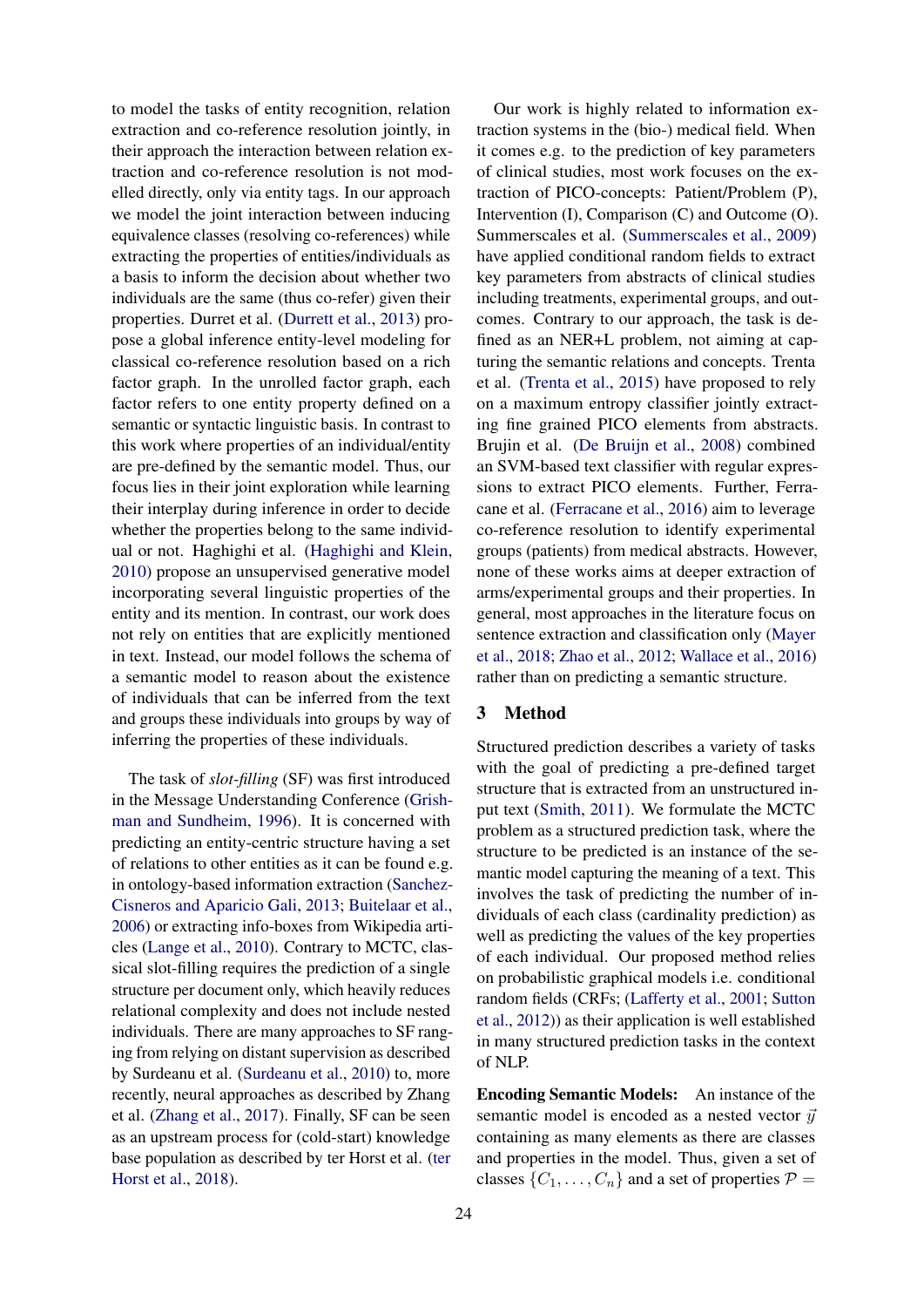<span id="page-3-1"></span>

Figure 1: Schematized factor graph unrolled over the previously shown example. We introduce unary property factors connected to a single property of a single individual and pairwise property factors, connected to two properties of one or two individuals. Both factors are additionally connected to the cardinality variables jointly modelling the properties and cardinalities. For clarity, we omit the observed variables in this example.

 $\{P_1, \ldots, P_m\}, \vec{y}$  can be written as  $\{\vec{v}_{C_1}, ..., \vec{v}_{C_n}\}$ where each  $\vec{v}_{C_i}$  has the form  $[|C_i|, \vec{I}_1^i, \dots, \vec{I}_m^i]$ .  $|C_i|$  represents the cardinality of class  $C_i$ , i.e. the number of individuals of class  $C_i$  mentioned in the text.  $I_j^i \subseteq \mathcal{P}$  is a vector describing an individual of class  $C_i$  in terms of its properties.

Example: Consider a semantic model consisting of two classes  $C_1$  and  $C_2$  where individuals of class  $C_1$  have properties  $hasA, hasB, hasC$ , and individuals of class  $C_2$  have properties hasD, hasE. One specific instance of the semantic model would be represented as:  $[[2, [a_1, b_1, c_1], [a_1, b_1, c_2]], [1, [d_1, e_2]]]$ . The first component of the first tuple shows that there are two individuals of class  $C_1$ . The first individual has the property values  $a_1, b_1, c_1$  for properties  $hasA, hasB, hasC$ , respectively. The second individual of class  $C_1$  has property values  $a_1, b_1, c_2$ for the above mentioned properties. The second tuple shows that there is one individual of class  $C_2$  which has property values  $d_1, e_2$  for properties hasD, hasE, respectively.

#### 3.1 CRF-based Modelling

Let  $Y$  be the set of all possible (nested) vectors over a given vocabulary of classes and properties as exemplified above. Intuitively, this is the set of all possible instantiations of the semantic model. With  $\vec{x}$  being the set of observed input variables corresponding to the list of tokens of the input text, the conditional probability of a specific instance of the semantic model  $\vec{y} \in Y$  is  $p(\vec{y}|\vec{x}; \theta)$ , with  $\theta$  being a learned model parameter vector. The best value assignment to the set of target variables, denoted as  $\hat{y}$ , is found by maximum a-posteriori

(MAP) inference as shown in Equation [\(1\)](#page-3-0):

<span id="page-3-0"></span>
$$
\hat{\vec{y}} = \underset{\vec{y} \in Y}{\operatorname{argmax}} p(\vec{y} | \vec{x}; \theta) \tag{1}
$$

As inference in high dimensional vector spaces is often intractable, conditional random fields decompose the joint probability into individual factors. The set of factors and their operating scope is defined by a factor graph [\(Kschischang et al.,](#page-9-18) [2001;](#page-9-18) [Koller and Friedman,](#page-9-19) [2009\)](#page-9-19). A factor graph is a bipartite undirected graph  $G = (V, F)$  consisting of a set of factors  $F$  and a set of variables  $V$  defined as the union of the observed input and the target output variables  $V = \vec{y} \cup \vec{x}$ . A factor  $\Psi \in F$ is a non-negative real-valued exponential function  $\Psi: V \to \mathbb{R}_{\geq 0}$  that computes a scalar score based on a subset  $\omega \subseteq V$  of random variables defining its operating scope  $\Psi(\omega) = \exp(\langle f(\omega), \theta_{\Psi} \rangle)$ , with  $f(\cdot)$  representing a feature vector based on a set of indicator functions, and  $\theta_{\Psi}$  referring to the set of model weights that are shared between factors of the same type.

In our approach, it is crucial to capture dependencies between multiple target variables, in particular between the variables representing the cardinalities of classes and variables representing the individuals' properties. For this reason, we introduce factors that model the interaction between all pairs of property variables while having access to the cardinalities. We schematize our factor graph in Figure [1,](#page-3-1) unrolled over the previously given example. Let  $\vec{C}$  denote the vector of the cardinalities of all classes and  $|C_i| \in \vec{C}$  the cardinality of class  $C_i$ . The decomposition of the conditional probability  $p(\vec{y} \mid \vec{x}; \theta)$  can be written as shown in Equation [\(2\)](#page-3-2):

<span id="page-3-2"></span>
$$
\frac{1}{Z} \prod_{y_i \in \vec{y}} \left[ \Psi'(\vec{C}, y_i, \vec{x}) \prod_{y_j \in \vec{y} \setminus \{y_i\}} \Psi''(\vec{C}, y_i, y_j, \vec{x}) \right]
$$
\n(2)

where Z denotes the partition function and  $\Psi'(\cdot)$ ,  $\Psi''(\cdot)$  denote factors defined for single and pairs of output variables while having access to the cardinalities  $\vec{C}$ .

The unrolling of factors over the input is performed using imperatively defined factor graphs as proposed by McCallum et al. [\(McCallum et al.,](#page-9-20) [2009\)](#page-9-20). For approximative inference of the posterior distribution, we rely on the state-based Markov Chain Monte Carlo sampling paradigm. Proposal states are computed and sampled via Gibbs sampling [\(Casella and George,](#page-8-6) [1992\)](#page-8-6). While training,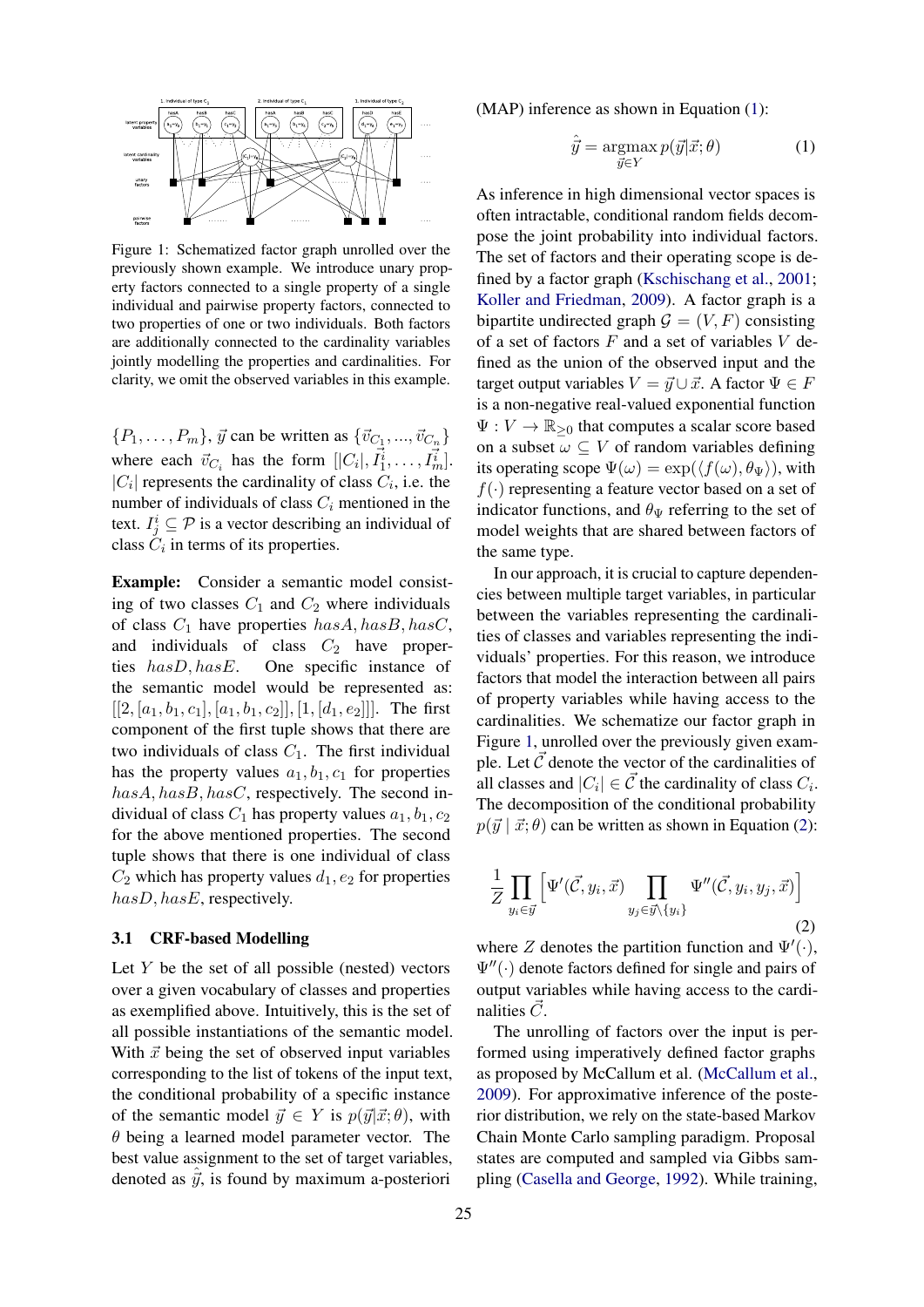the model parameters  $\theta$  are updated with SampleRank [\(Wick et al.,](#page-10-4) [2009\)](#page-10-4) that is computing parameter update gradients based on an objective comparison of two states, usually between the current state and the selected successor state (cf. next sections for proposed variations). In our approach the objective is to maximize the  $F_1$  score to the ground truth.

## <span id="page-4-1"></span>3.2 State-based Inference Strategies

In the following, we propose our inference strategies to MCTC with a focus towards cardinality prediction. In state-based inference, a state  $s^t$  is defined as one specific variable assignment to the target structure  $\vec{y}$  at a specific time point t. While inference proceeds, in each step a set of proposal states  $S^{t+1}$  is computed based on a list of predefined atomic change rules that are applied to the current state, e.g. changing cardinalities of classes or the properties of individuals. The successor state  $s^{t+1} \in S^{t+1}$  is sampled from the generated set of proposal states.

Vanilla Inference: The *vanilla inference* is based on traditional Gibbs sampling. The inference procedure is initialized with one empty state  $s^0$  that is  $\vec{y} = \emptyset$  (no values are assigned) and iteratively updated with atomic change rules. Modifying the cardinality for a class  $C_i$  is defined as either deleting an existing individual of index  $j$  $({\vec{y}} \leftarrow {\vec{y}} \setminus {\vec{I}_j^i}; |C_i| \leftarrow (|C_i| - 1))$  or adding a new individual with leading index  $|C_i|$  ( $\vec{y} \leftarrow \vec{y} \cup \vec{I}^i_{|C_i|}$ ;  $|C_i| \leftarrow (|C_i| + 1)$ ). On the level of individuals, an atomic change is defined as deleting, adding, or changing a property value. The inference procedure terminates if the model parameter update converges. The final state represents the most likely instance of the semantic model.

Cardinality Seeded<sup>+</sup> Inference: In the *seeded*<sup>+</sup> *inference* (c.f. Figure [2\)](#page-4-0), the first state  $s^0$  is initialized with an a priori predicted cardinality value  $\lambda_{C_i}$ for each class  $C_i$ , which is re-sampled as inference proceeds. For this, the system relies on the same atomic change and termination rules as defined for the vanilla inference.

Parallel Multi Chain Inference: The *parallel multi chain inference* procedure (c.f. Figure [3\)](#page-5-1) is initialized with  $n$  independent Markov chains  $S^0 = [s_1^0, s_2^0, \dots, s_n^0]$  that are explored in parallel but independently from each other. Each state  $s_i^0 \in S^0$  is initialized with a fixed number of individuals for each class type ranging between a

<span id="page-4-0"></span>

Figure 2: Schematized *seeded*<sup>+</sup> *inference*. The input is the seed parameter  $\lambda$  which is used to initialize the cardinality of the first state. Within the proposal states,  $\lambda$  can be altered. In each time step the model is updated based on the current state and successor state.

pre-defined minimum  $\alpha_{C_i}$  and maximum  $\beta_{C_i}$ . Contrary to the previous inference strategies, the cardinalities in each chain are not sampled over but remain fixed. Only the property values of the individuals are sampled. The parallel sampling is independent in the sense that for each chain the computation of the set of proposal states and the selection of the successor states is independent of the other chains. The model parameters  $\theta$  however are shared throughout all chains and are thus updated  $n$  times every time step; once for each pair of current–successor state. This inference procedure terminates if all chains converge. The final output is selected based on the highest model probability among the final states of all chains.

Parallel Multi Chain Inference<sup>+</sup>: The *parallel multi chain inference with cross-chain model updates* strategy builds on the previous inference strategy in that it includes parallel inference chains with fixed cardinality but integrates cross-chain model update operations after each time step (bold trian-gle in Figure [3\)](#page-5-1). That is, in addition to the  $n$  model updates, a set of state-pairs is computed by pairwise combining the selected successor states of the chains for cross-over model updates. This generates  $\frac{n^2+n}{2}$  model parameter updates in each time step. The motivation for this cross-chain model updates is to force the model to learn to prefer the correct cardinality values.

#### 3.3 Features

Factors are defined in terms of indicator functions that measure the compatibility of variable assignments to the output structure  $\vec{y}$  given the input document  $\vec{x}$ . In the following, we explain four types of feature groups that we consider in our model. The proposed features are intuitively designed to capture document-level semantics and finally selected empirically based on an evaluation of a subset of the training data.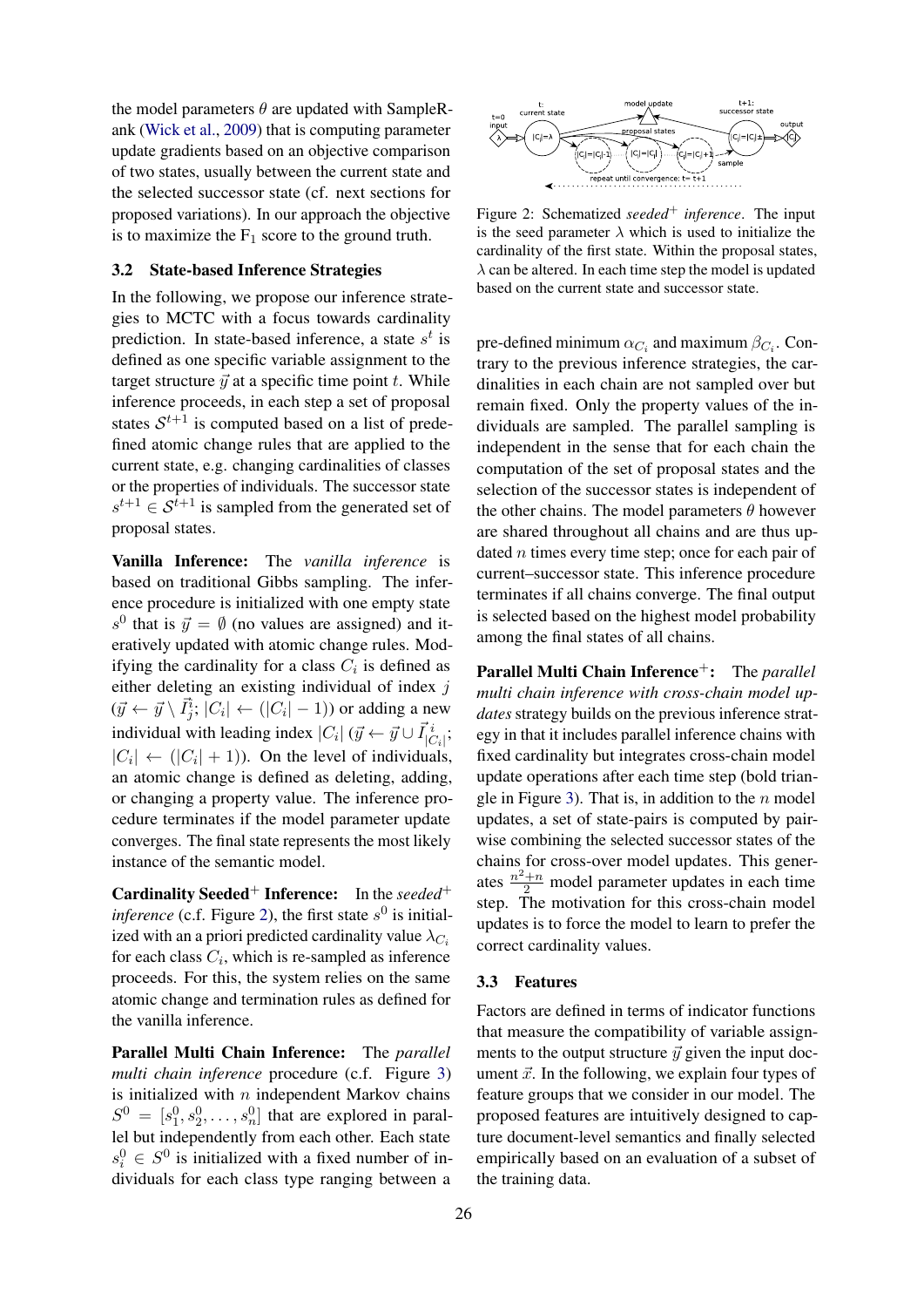<span id="page-5-1"></span>

Figure 3: Schematized *parallel multi chain*<sup>+</sup> *inference*. For each value between the input  $\alpha$  and  $\beta$  a Markov chain is instantiated. In each time step the model is updated between the current and successor states for each chain. In the advanced version, additional model update operations based on the successor states are added (bold triangle).

Document-level: Document-level features measure the compatibility of property assignments of individuals based on the textual content of the document represented as 3-grams. For this, triples are considered for plausibility, containing the property type, the entity type of the property value, and its textual representation as 3-grams. We further measure the compatibility of pairwise assignments of property values considering their sentential distance, assuming that values within the same property (in case of multi value properties) or individual (throughout multiple properties) are more likely to appear closer together rather than being spread across the document.

Document-structure: Document structure features rely on a heuristic segmentation of the document into the standard sections of a scientific article: *abstract*, *introduction*, *method*, *results*, *discussion*, *references*, and *unknown*. We compute features that capture 3-grams mentioned in specific sections of the article as indicators for the assignment of certain values to properties. By this, we can model that certain content is expected in certain sections and should override inconsistent information appearing in other sections.

Cardinality: Aiming at cardinality prediction, we measure the compatibility of cardinality values in dependence of other random variables in  $\vec{y}$ . For this, we make the choice of a cardinality dependent on n-grams appearing in the surface forms of property values.

In addition, we also consider features implementing a prior for the cardinalities of classes as well as for the number of different values for multi-value properties. By this, the model is able to learn a class/property-specific distribution of cardinality values. For example, assuming that the cardinality

of a class  $\ddot{C}$  has a very high a priori likelihood for a specific value  $\lambda_{\hat{C}}$  throughout the training data, this puts pressure on the model during inference to prefer model instances where there are  $\lambda_{\hat{C}}$  individuals for the respective class, unless other features provide strong evidence for the contrary.

Within- and Across-Individual Coherence: Sometimes values of properties are shared across individuals within the same class. Thus, we measure the compatibility of value assignments across properties within one individual, but also how plausible it is that a certain value is shared across individuals.

### 4 Experiments

Model-complete text comprehension aims at the automatic instantiation of a semantic model based on information extracted from a natural language text. Such an instance contains information about individuals of equivalence classes, their cardinality and their properties. Thus the overall task of MCTC can be evaluated towards i) the correct prediction of the number of individuals, and ii) the prediction of properties for each individual. In the following, we describe our use case application, the experimental procedure and results.

## <span id="page-5-0"></span>4.1 Semantic Model and Data Set

We apply our approach to full text articles describing pre-clinical studies in the domain of spinal cord injury. Our semantic model is an excerpt of the Spinal Cord Injury Ontology (SCIO) [\(Brazda et al.,](#page-8-7) [2017\)](#page-8-7) centered on the key concept of an experimental group. An experimental group represent an animal model to which a certain injury and treatment is applied and is described by four key properties: i) *hasSpecies* specifying the species that the animal model belongs to, ii) *hasInjury* specifying the experimentally inflicted injury, ii) *hasTreatment* is the list of treatments that were applied, and iv) *has-Name* is a list of naming variations for that animal group that are used throughout the document. Note that, in accordance with domain experts, only the first three properties are considered to be relevant to describe the experimental group semantically and thus are evaluated. However, the property *has-Name* can be seen as an auxiliary property that is not necessary to understand the study but provides useful information, e.g. to detect co-references.

The data set contains full text articles that have been annotated by three domain experts using the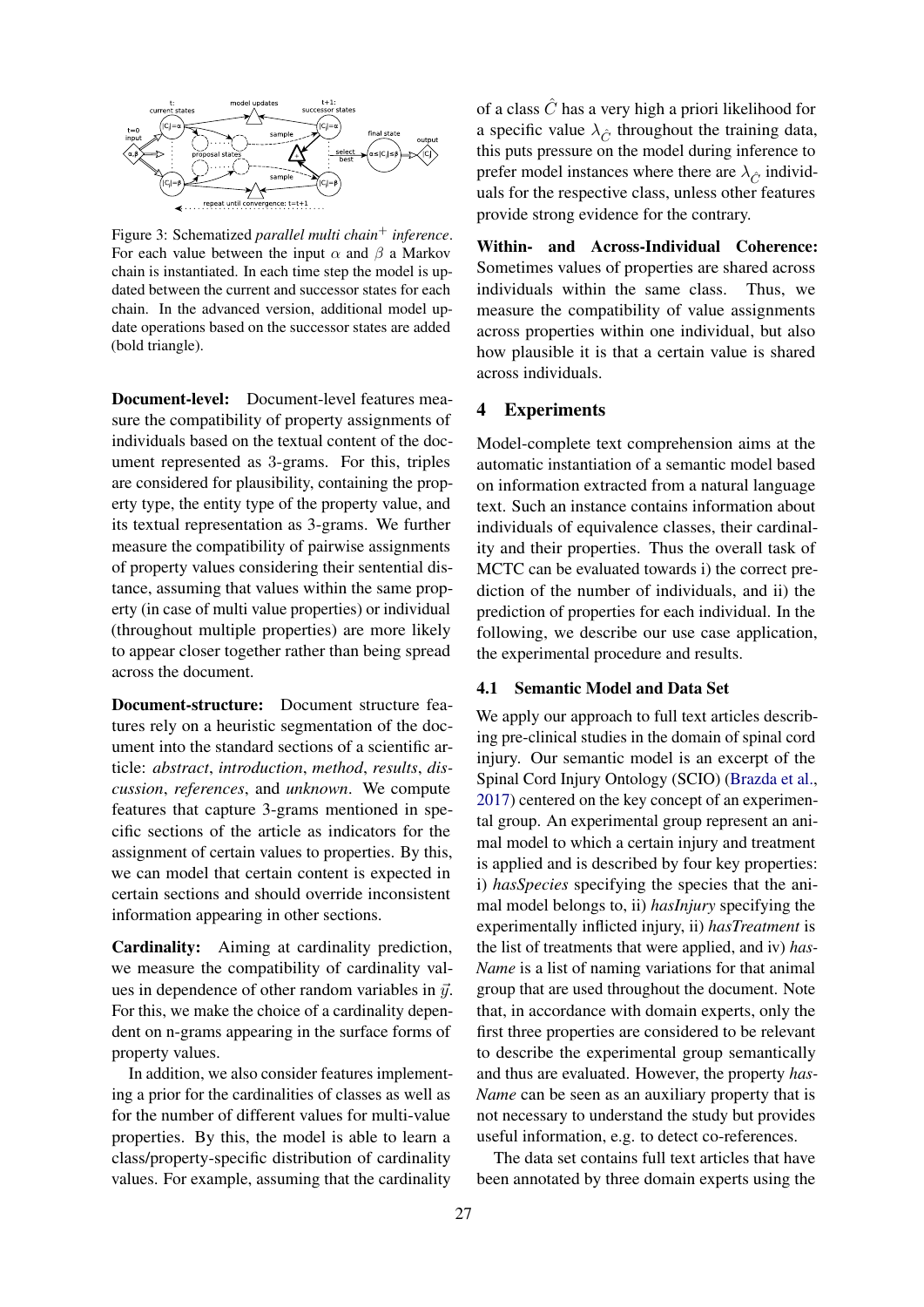SANTO framework [\(Hartung et al.,](#page-9-21) [2018\)](#page-9-21). Annotations are available on the full level of relevant concepts of SCIO. Each document can be seen as a data point that is annotated with an instance of the semantic model containing a list of experimental groups and their properties. While annotations for the *hasName* property are linked to specific textual phrases in the document, all other properties are annotated in a distantly supervised fashion. In a preliminary step, we apply a named entity recognition heuristic based on automatically generated regular expressions to compute a set of documentbased annotations for all classes and property values that exist in the semantic model. The names of groups are additionally extracted with a standard CRF using standard token-level features. The final data set contains 96 data points with an average length of approx. 273 sentences per document and a total number of 345 experimental groups  $(\mu = 3.3, \sigma = 1.3, \ min = 2, \ max = 7).$ 

#### 4.2 Inference Parameter Estimation

Our proposed inference strategies rely on a prior estimation of the number of individuals for initialization. As described in Section [3.2](#page-4-1) the seeded inference strategy requires the seed variable  $\lambda$ . The parallel multi chain inference requires a range of cardinality values  $0 \leq \alpha \leq \beta$ . Details about their estimation are briefly described below.

Seed Prior Cardinality Estimation  $\lambda$  The cardinality seeded<sup>(+)</sup> inference procedure requires the estimation of the seed parameter  $\lambda$  for each class determining the number of individuals (experimental groups) the initial state begins with.  $\lambda$  is computed by relying on the k-Means algorithm by clustering group names based on textual features. The cluster quality of k-Means depends on two main parameters. First, the determination of the number of clusters, for which we rely on the residual sum of squares (RSS) algorithm with an empirically determined penalization factor for large number of clusters. Second, we rely on a function measuring the distance between two data points, i.e. between two group names. We compare three distance functions: i) Levenshtein distance with a k-Medoid implementation of k-Means, ii) cosine distance of the averaged sum of pre-trained Pubmed-based word embeddings induced with Word2vec [\(Mikolov et al.,](#page-9-22) [2013\)](#page-9-22), and iii) a random forest classifier [\(Liaw](#page-9-23) [et al.,](#page-9-23) [2002\)](#page-9-23) with a correlation based feature selection (resulting in Smith-Waterman and 3-gram

based Jaccard similarity as features).We evaluate the performances based on the  $F_1$  score using a reference clustering as ground truth obtained from our annotated data set. We define a true positive as a group name that is in the correct cluster, a false positive if it is in a wrong cluster, and a false negative if it is missing in its respective cluster. The Levenshtein distance performed with  $F_1 = 0.41$ , the Word2Vec-based cosine distance performs slightly better with  $F_1 = 0.45$ , while the random forest classifier reaches a value of  $F_1 = 0.56$ . With the random forest outperforming both other models, we rely on this distance function in a k-Means clustering for estimating  $\lambda$ .

Parallel Multi Chain<sup>(+)</sup> Parameters  $\alpha$  and  $\beta$ The parallel multi chain<sup> $(+)$ </sup> inference strategies require the estimation of a minimum  $(\alpha)$  and a maximum  $(\beta)$  number of individuals assuming that the correct cardinality lies between  $\alpha$  and  $\beta$ . We estimate both parameters in dependence of the average cardinality of individuals in the training set. With  $\mu$  being the average cardinality and  $\sigma$  its standard deviation, we set  $\alpha = \mu - \sigma$  and  $\beta = \mu + \sigma$ .

#### 4.3 Evaluation Setting

Our experiments follow a randomized cross validation regime as usual for experiments on relatively small data sets. We ran each experiment 10 times with a random split into 80% training data (76 in number) and 20% test data (20 in number). We provide evaluation results in terms of precision, recall, and  $F_1$  macro averaged over all documents in three configurations:

Cardinality Prediction (CP): We compare the predicted cardinality  $p_c$  to the ground truth cardinality  $g_c$  where  $tp = min(p_c, g_c), fp =$  $max(0,(p_c-g_c))$ , and  $fn = max(0,(g_c-p_c))$ 

Property Prediction (PP): We compare the predicted property values to the ground truth property values where a true positive is a correctly assigned property value, a false positive is a wrongly assigned property value and a false negative as a missing property value of an individual.

Combined (Comb): We compute the harmonic mean between the cardinality and property prediction scores.

#### 4.4 Experimental Results

Our experiments comprise the evaluation of four models each of which is based on one of the de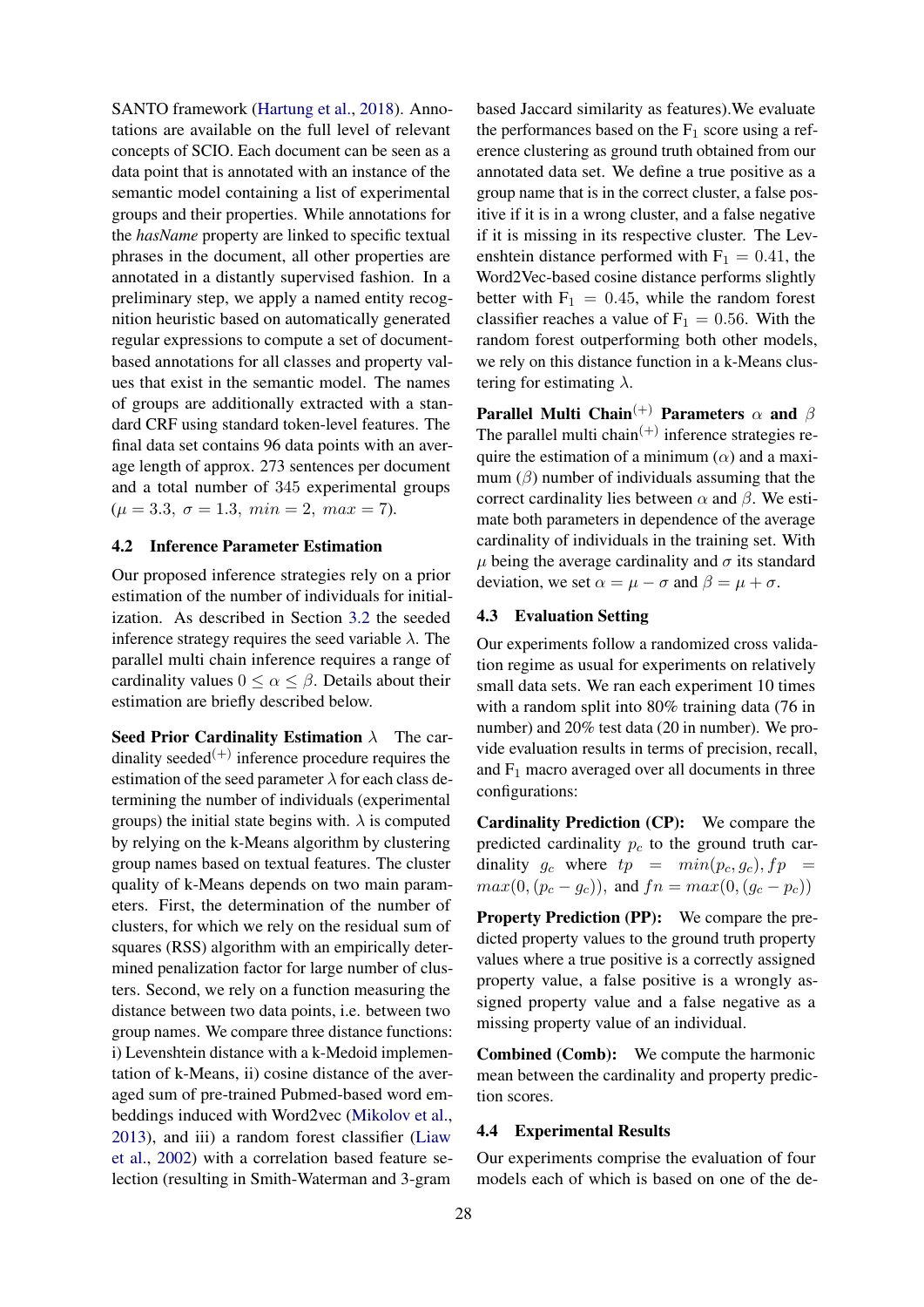scribed joint inference strategies predicting cardinality and properties at the same time, as well as a pure cardinality prediction baseline ignoring property prediction. The joint inference models are: *RSS*: the seeded inference with a fixed cardinality,  $RSS^+$ : the seeded inference that allows further sampling of the cardinality as described in Section [3.2,](#page-4-1) *PAR*: the parallel multi chain inference, and *PAR*+: the parallel multi chain inference with chain-cross over model updates. As cardinality baseline(s), we provide *Co-ref CRF*, a CRF based method for clustering group names without a joint prediction of properties, relying on linguistic features only, and *RSS*, the cardinality as predicted by the RSS based k-Means as reported in the RSS-model. Note that the cardinality in RSS is fixed and does not change during inference so that it can be seen as a baseline for predicting the cardinalities. The experimental results of those models are reported in Table [1.](#page-8-8) In Table [2,](#page-8-9) we compare the run time and the number of generated states for the four inference methods.

## 4.5 Discussion

We analyze the results with respect to three different aspects: i) performance of the cardinality prediction, ii) overall performance as measured by the combined harmonic mean, and iii) performance with respect to the run time and complexity.

Cardinality Prediction The performances of the cardinality prediction can be seen in the first row of Table [1.](#page-8-8) The CRF-based baseline already yields a very strong  $F_1$ -score of 0.79 which shows that cardinality prediction with linguistic features ignoring property prediction provides already decent results. The k-Means approach with an unsupervised RSS cluster estimation yields a cardinality  $F_1$ -score of 0.64, performing worse than the CRF baseline. When seeding our approximate inference approach with prior cardinality values  $(RSS^{+})$ , the  $F_1$ -score considerably improves by 19 %-points up to 0.83, even outperforming the CRF baseline. The cardinality prediction in PAR performs comparably strong with an  $F_1$ -score of 0.81. This score is further outperformed when integrating the cross-chain model update operation. PAR+ archives performs best in predicting the cardinalities with an  $F_1$ -score of 0.84.

Overall Score The performances of the overall prediction can be seen in the second to last rows in Table [1.](#page-8-8) With respect to the property prediction, RSS performs best with a score of 0.57, mainly

due to the correct detection of TREATMENTS (0.67) and SPECIES (0.62). With a low cardinality performance, the overall score sums up to  $0.63$  in  $F_1$ . The strong increase in the performance of cardinality prediction in RSS<sup>+</sup>, compared to the RSS model comes at the cost of an inferior property prediction quality. The combined score for RSS<sup>+</sup> however shows slightly better results with an  $F_1$ score of 0.65. The property prediction in PAR shows similar results to the  $RSS<sup>+</sup>$  for INJURY, a slight decrease for TREATMENTS, and a huge increase (10% points) for SPECIES. The PAR model yields an overall score of 0.66. Activating crosschain model updates ( $PAR^+$ ), the property prediction shows a performance increase by 8% points for *hasTreatment* while for both other properties the value is similar to PAR. The  $PAR<sup>+</sup>$  model outperforms all other models in the overall score, but lacks 4%-points for property prediction in comparison to RSS. The results show that property prediction works best when fixing the number of individuals. With  $PAR^+$  model working best for cardinality prediction, an interesting model combination could be to use the cardinality output of  $PAR<sup>+</sup>$  as initialization to RSS. This however, is left for future work.

Run Time Performance The run time as well as the number of states for each inference method is shown in Table [2.](#page-8-9) We report statistics on the average time in seconds (s) that is needed to process a document and depict the search space complexity by providing the average number of generated and evaluated states in thousands (k). All experiments ran on an Intel(R) Xeon(R) CPU E5-2630 v3 @ 2.40GHz with 16 cores and 120 GB of available RAM. No GPU or further hardware acceleration was used. The table shows that RSS has the lowest complexity in terms of state generation, which is due to the fixed cardinality and in consequence a significantly reduced search space. In  $RSS^{+}$ , we notice a huge increase in the number of generated states by a factor of around 7. At the same time, we observe that the run time factor rises only by a factor of 2.2 in training and 2.8 in test. It is noticeable that the number of generated states and the run time at test time decreases from PAR to  $PAR<sup>+</sup>$  which is probably due to a faster model convergence, however training run time increases.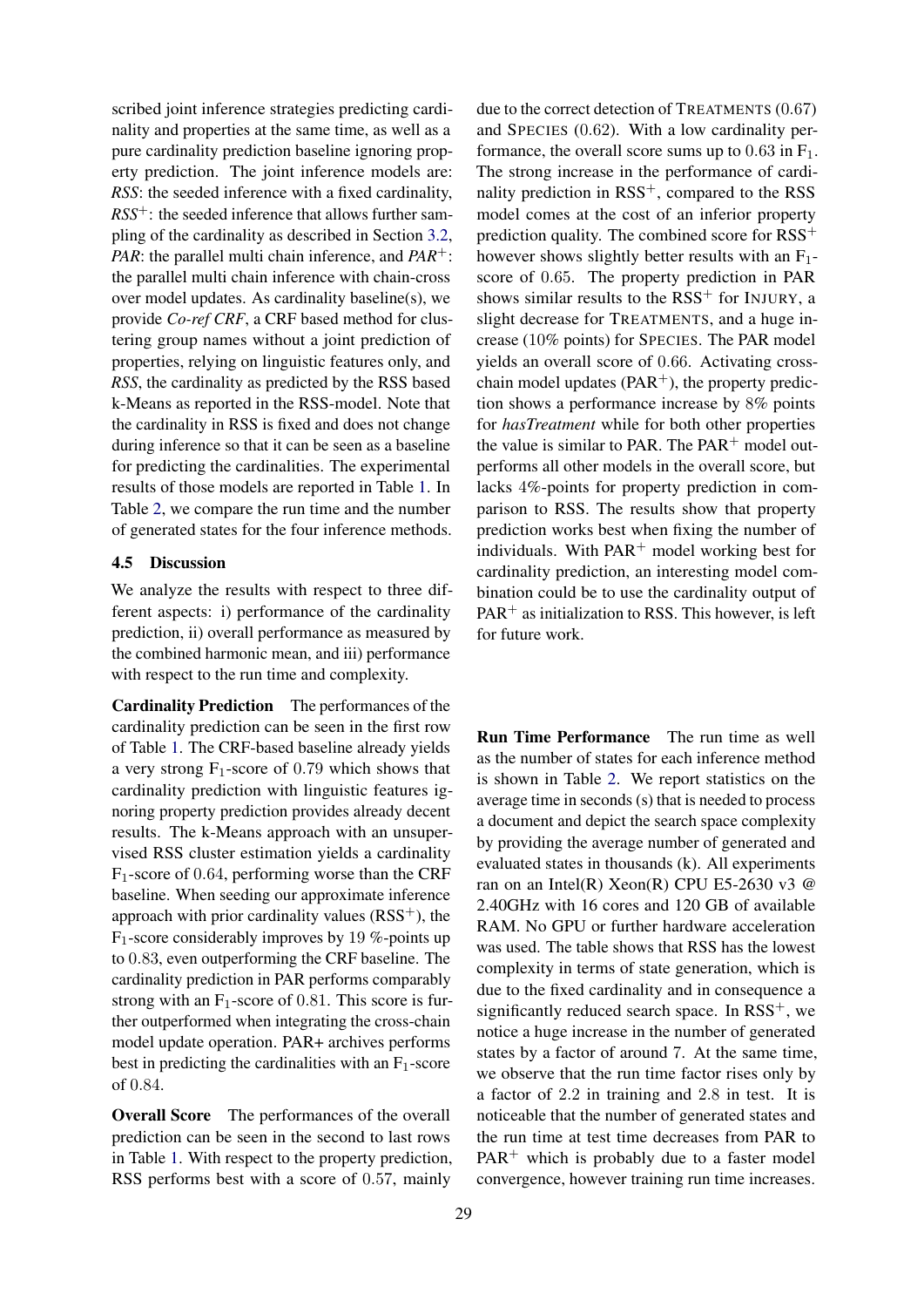<span id="page-8-8"></span>

| Approach                                                                  | Co-ref CRF  |      |      | <b>RSS</b>           |                      |                      | $RSS+$               |                      |                      | PAR                  |                      |                      | $PAR$ <sup>+</sup>   |                      |                      |
|---------------------------------------------------------------------------|-------------|------|------|----------------------|----------------------|----------------------|----------------------|----------------------|----------------------|----------------------|----------------------|----------------------|----------------------|----------------------|----------------------|
|                                                                           | ${\bf F}_1$ | Р    | R    | ${\bf F}_1$          | P                    | R                    | $\mathbf{F}_1$       | P                    | R                    | $\mathbf{F}_1$       | Р                    | R                    | $\mathbf{F}_1$       | P                    | R                    |
| $\bf CP$<br>Comb<br>PP                                                    | 0.79        | 0.99 | 0.65 | 0.64<br>0.63<br>0.57 | 0.48<br>0.53<br>0.58 | 0.97<br>0.77<br>0.57 | 0.83<br>0.65<br>0.48 | 0.89<br>0.68<br>0.47 | 0.78<br>0.63<br>0.48 | 0.81<br>0.66<br>0.50 | 0.70<br>0.60<br>0.50 | 0.96<br>0.73<br>0.49 | 0.84<br>0.69<br>0.53 | 0.75<br>0.64<br>0.53 | 0.96<br>0.75<br>0.53 |
| $\rightarrow$ Injury<br>$\rightarrow$ Species<br>$\rightarrow$ Treatments |             |      |      | 0.35<br>0.62<br>0.67 | 0.35<br>0.62<br>0.68 | 0.35<br>0.62<br>0.66 | 0.46<br>0.50<br>0.46 | 0.46<br>0.50<br>0.45 | 0.46<br>0.50<br>0.48 | 0.47<br>0.60<br>0.42 | 0.47<br>0.60<br>0.44 | 0.47<br>0.60<br>0.41 | 0.48<br>0.61<br>0.50 | 0.48<br>0.61<br>0.51 | 0.48<br>0.61<br>0.49 |

Table 1: Results of the cardinality baseline(s) and of the inference strategies for joint cardinality and property prediction. We provide macro- $F_1$ , precision, and recall averaged over 10 runs with random 80/20 splits.

<span id="page-8-9"></span>

| Approach                                     | <b>RSS</b>  | $RSS^+$      | <b>PAR</b>   | $PAR^+$      |
|----------------------------------------------|-------------|--------------|--------------|--------------|
| Avg. # states $(k)$<br>Avg. train time $(s)$ | 46<br>28.11 | 324<br>63.87 | 150<br>54.71 | 119<br>60.73 |
| Avg. test time $(s)$                         | 8.95        | 25.21        | 38.67        | 32.87        |

Table 2: Run time and complexity statistics of the inference strategies. We provide the average number of evaluated states in thousands (k), averaged training and test time per document in seconds (s).

# 5 Conclusion

We have proposed an approach to the task of *modelcomplete text comprehension* (MCTC) that relies on a learned model of the posterior distribution of instances of a semantic model given a text to infer the most likely instance of a semantic model that captures the meaning of the text best. We have relied on CRFs to model the conditional distribution in a factorized way and empirically investigated the impact of different approximate inferences strategies on our problem. Our experiments on the task of predicting the structure of experimental groups from scientific full text articles describing pre-clinical studies in the field of spinal cord injury show that modeling the MCTC task as a joint inference problem, extracting the cardinality in combination with predicting the properties of the individuals, outperforms a number of reasonable baselines predicting the cardinality alone. In future work, we intend to investigate combinations of our inference strategies, relying on the result state produced by our  $PAR^+$  inference strategy to seed the RSS inference method to re-sample the property values, expecting to see an overall gain in both cardinality prediction and entity property prediction over both inference strategies.

#### Acknowledgements

This work has been funded by the Federal Ministry of Education and Research (BMBF, Germany) in the PSINK project (project number 031L0028A).

#### References

- <span id="page-8-7"></span>Nicole Brazda, Hendrik ter Horst, Matthias Hartung, Cord Wiljes, Veronica Estrada, Roman Klinger, Wolfgang Kuchinke, Hans Werner Müller, and Philipp Cimiano. 2017. Scio: an ontology to support the formalization of pre-clinical spinal cord injury experiments. In *Proc. of the 3rd Joint Ontology Workshops (JOWO): Ontologies and Data in the Life Sciences*, volume 2050.
- <span id="page-8-4"></span>Paul Buitelaar, Philipp Cimiano, Stefania Racioppa, and Melanie Siegel. 2006. Ontology-based information extraction with soba. In *Proc. of the International Conference on Language Resources and Evaluation (LREC)*.
- <span id="page-8-6"></span>George Casella and Edward I George. 1992. Explaining the gibbs sampler. *The American Statistician*, 46(3):167–174.
- <span id="page-8-5"></span>Berry De Bruijn, Simona Carini, Svetlana Kiritchenko, Joel Martin, and Ida Sim. 2008. Automated information extraction of key trial design elements from clinical trial publications. In *Proc. of the AMIA Annual Symposium*, volume 2008, page 141. American Medical Informatics Association.
- <span id="page-8-3"></span>Greg Durrett, David Hall, and Dan Klein. 2013. Decentralized entity-level modeling for coreference resolution. In *Proceedings of the 51st Annual Meeting of the Association for Computational Linguistics (Volume 1: Long Papers)*, pages 114–124.
- <span id="page-8-1"></span>Elisa Ferracane, Iain Marshall, Byron C Wallace, and Katrin Erk. 2016. Leveraging coreference to identify arms in medical abstracts: An experimental study. In *Proc. of the Seventh International Workshop on Health Text Mining and Information Analysis*, pages 86–95.
- <span id="page-8-2"></span>Claudio Giuliano, Alberto Lavelli, and Lorenza Romano. 2007. Relation extraction and the influence of automatic named-entity recognition. *ACM Transactions on Speech and Language Processing (TSLP)*, 5(1):1–26.
- <span id="page-8-0"></span>Rodrigo Rafael Villarreal Goulart, Vera Lúcia Strube de Lima, and Clarissa Castella Xavier. 2011. A systematic review of named entity recognition in biomedical texts. *Journal of the Brazilian Computer Society*, 17(2):103–116.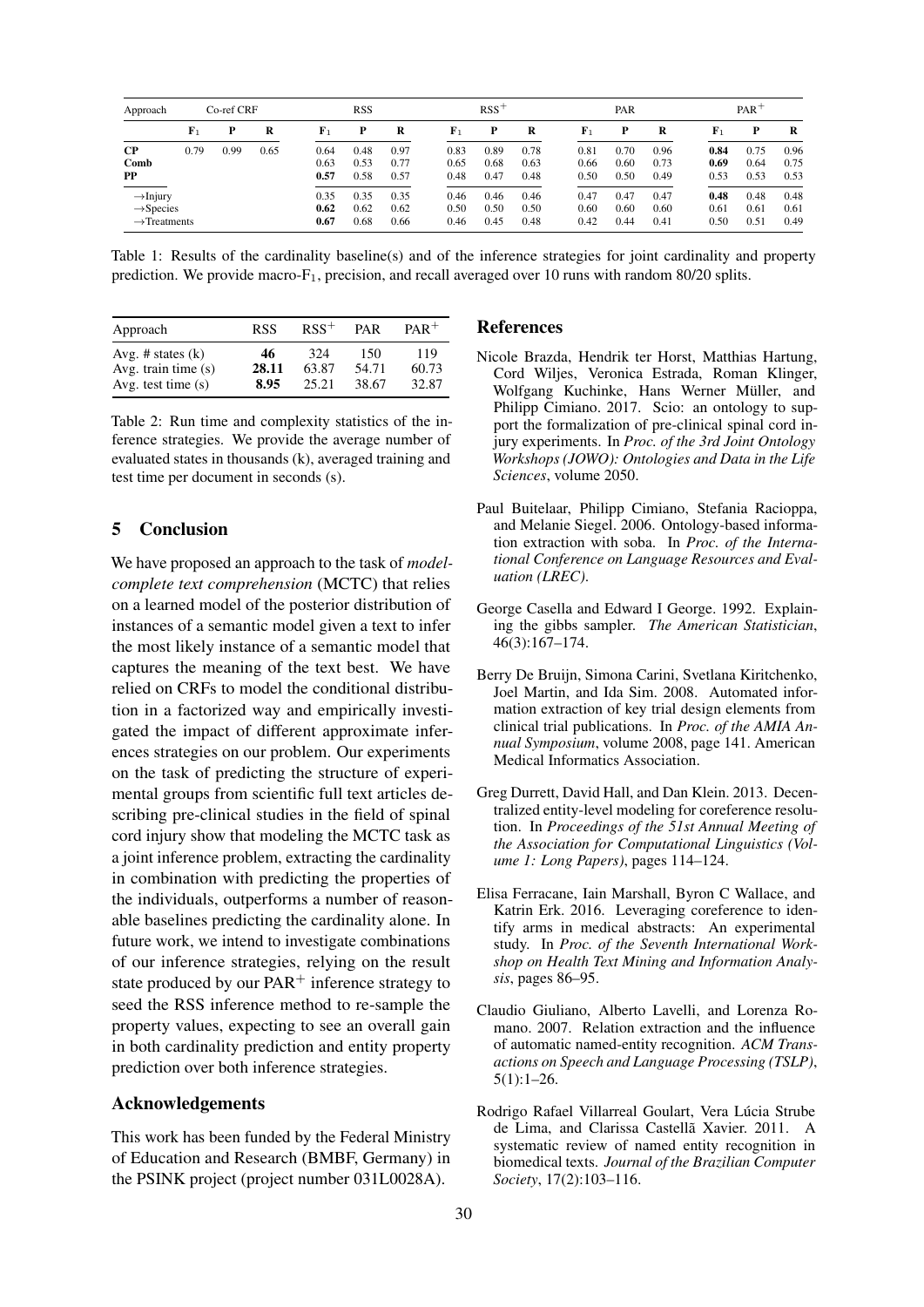- <span id="page-9-7"></span>Ralph Grishman and Beth M Sundheim. 1996. Message understanding conference-6: A brief history. In *Proc. of the 16th International Conference on Computational Linguistics (COLING)*.
- <span id="page-9-6"></span>Aria Haghighi and Dan Klein. 2010. Coreference resolution in a modular, entity-centered model. In *Human Language Technologies: The 2010 Annual Conference of the North American Chapter of the Association for Computational Linguistics*, pages 385– 393.
- <span id="page-9-21"></span>Matthias Hartung, Hendrik ter Horst, Frank Grimm, Tim Diekmann, Roman Klinger, and Philipp Cimiano. 2018. Santo: a web-based annotation tool for ontology-driven slot filling. In *Proceedings of ACL 2018, System Demonstrations*, pages 68–73.
- <span id="page-9-3"></span>Tian Ye He. 2007. *Coreference resolution on entities and events for hospital discharge summaries*. Ph.D. thesis, Massachusetts Institute of Technology.
- <span id="page-9-11"></span>Hendrik ter Horst, Matthias Hartung, and Philipp Cimiano. 2018. Cold-start knowledge base population using ontology-based information extraction with conditional random fields. In *Proc. of the Reasoning Web International Summer School (RW)*, pages 78– 109. Springer.
- <span id="page-9-19"></span>Daphne Koller and Nir Friedman. 2009. *Probabilistic Graphical Models. Principles and Techniques*. MIT Press.
- <span id="page-9-18"></span>Frank R. Kschischang, Brendan J. Frey, and Hans-Andrea Loeliger. 2001. Factor Graphs and Sum Product Algorithm. *IEEE Transactions on Information Theory*, 47(2):498–519.
- <span id="page-9-1"></span>Shantanu Kumar. 2017. A survey of deep learn-<br>ing methods for relation extraction. *CoRR*, ing methods for relation extraction. abs/1705.03645.
- <span id="page-9-16"></span>John Lafferty, Andrew McCallum, and Fernando Pereira. 2001. Conditional Random Fields. Probabilistic Models for Segmenting and Labeling Sequence Data. In *Proc. of the International Conference on Machine Learning (ICML)*, pages 282–289.
- <span id="page-9-9"></span>Dustin Lange, Christoph Böhm, and Felix Naumann. 2010. Extracting structured information from wikipedia articles to populate infoboxes. In *Proc. of the ACM International Conference on Information and Knowledge Management (CIKM)*, pages 1661– 1664.
- <span id="page-9-23"></span>Andy Liaw, Matthew Wiener, et al. 2002. Classification and regression by randomforest. *R news*, 2(3):18–22.
- <span id="page-9-5"></span>Gang Luo, Xiaojiang Huang, Chin-Yew Lin, and Zaiqing Nie. 2015. Joint entity recognition and disambiguation. In *Proc. of the 2015 Conference on Empirical Methods in Natural Language Processing (EMNLP)*, pages 879–888.
- <span id="page-9-14"></span>Tobias Mayer, Elena Cabrio, and Serena Villata. 2018. Evidence type classification in randomized controlled trials. In *Proc. of the 5th Workshop on Argument Mining*, pages 29–34. Association for Computational Linguistics.
- <span id="page-9-20"></span>Andrew McCallum, Karl Schultz, and Sameer Singh. 2009. Factorie: Probabilistic programming via imperatively defined factor graphs. In *Proc. of Advances in Neural Information Processing Systems (NIPS)*, pages 1249–1257.
- <span id="page-9-22"></span>Tomas Mikolov, Ilya Sutskever, Kai Chen, Greg S Corrado, and Jeff Dean. 2013. Distributed representations of words and phrases and their compositionality. In *Proc. of the Advances in Neural Information Processing Systems (NIPS)*, pages 3111–3119.
- <span id="page-9-0"></span>David Nadeau and Satoshi Sekine. 2007. A survey of named entity recognition and classification. *Lingvisticae Investigationes*, 30(1):3–26.
- <span id="page-9-8"></span>Daniel Sanchez-Cisneros and Fernando Aparicio Gali. 2013. UEM-UC3M: An ontology-based named entity recognition system for biomedical texts. In *Proc. of the Seventh International Workshop on Semantic Evaluation (SemEval)*, pages 622–627. Association for Computational Linguistics.
- <span id="page-9-4"></span>Sameer Singh, Sebastian Riedel, Brian Martin, Jiaping Zheng, and Andrew McCallum. 2013. Joint inference of entities, relations, and coreference. In *Proc. of the 2013 workshop on Automated knowledge base construction (AKBC)*, pages 1–6.
- <span id="page-9-15"></span>Noah A. Smith. 2011. *Linguistic Structure Prediction*. Morgan and Claypool.
- <span id="page-9-2"></span>Wee Meng Soon, Hwee Tou Ng, and Daniel Chung Yong Lim. 2001. A machine learning approach to coreference resolution of noun phrases. *Computational linguistics*, 27(4):521–544.
- <span id="page-9-12"></span>Rodney Summerscales, Shlomo Argamon, Jordan Hupert, and Alan Schwartz. 2009. Identifying treatments, groups, and outcomes in medical abstracts. In *Proc. of the Sixth Midwest Computational Linguistics Colloquium (MCLC)*. Indiana University.
- <span id="page-9-10"></span>Mihai Surdeanu, David McClosky, Julie Tibshirani, John Bauer, Angel X Chang, Valentin I Spitkovsky, and Christopher D Manning. 2010. A simple distant supervision approach for the tac-kbp slot filling task.
- <span id="page-9-17"></span>Charles Sutton, Andrew McCallum, et al. 2012. An introduction to conditional random fields. *Foundations and Trends*(R) in Machine Learning, 4(4):267– 373.
- <span id="page-9-13"></span>Antonio Trenta, Anthony Hunter, and Sebastian Riedel. 2015. Extraction of evidence tables from abstracts of randomized clinical trials using a maximum entropy classifier and global constraints. *CoRR*, abs/1509.05209.